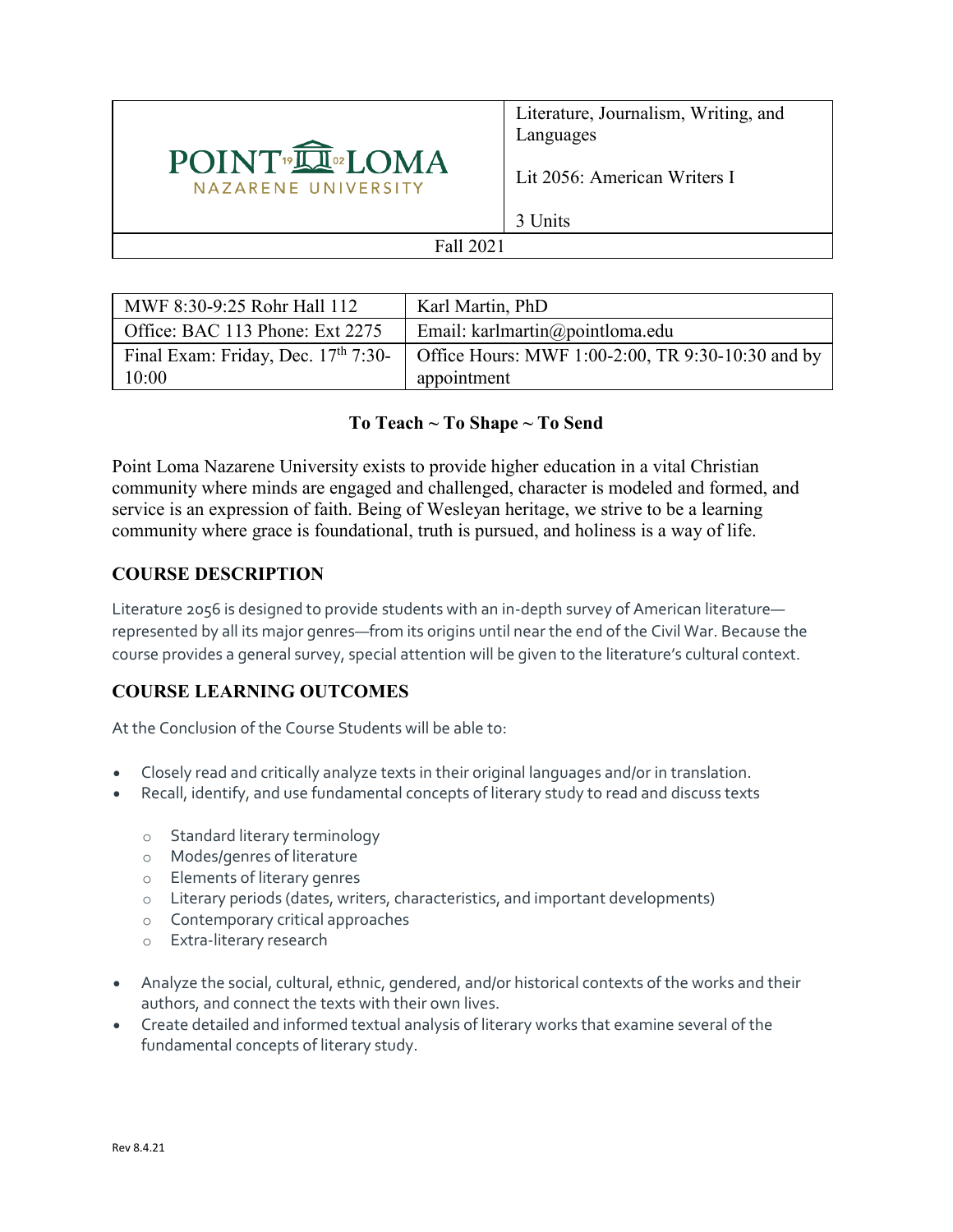# **REQUIRED TEXTS AND RECOMMENDED STUDY RESOURCES**

*The Norton Anthology of American Literature: Volume A: Beginnings to 1820, 9th Edition*

*The Norton Anthology of American Literature: Volume B: 1820-1865, 9th Edition*

#### **COURSE ASSIGNMENTS**

*Reading*: Dates for the readings are indicated on the schedule. Read daily if possible and complete all reading on time.

*Reading Responses*: Seven times during the semester—but never more than once a week—each student will post to Canvas a response to the daily reading. Together, these seven responses will constitute 7% of the total grade. Details concerning the responses will be posted on Canvas. On the days you complete a response, you will be expected to participate in the discussion more fully than your fellow classmates.

*Reading Reflection*: Once during the semester, I would like you to revisit a text from earlier in the semester in light of something else you have read and reflect on how your later reading changed your reaction to the earlier work. Your response should be about two paragraphs in length. This response will constitute 1% of the total grade.

*Personal Response*: Some time during the semester, select two works that reveal an aspect of American culture you wish to either celebrate or lament. Write one celebratory response and one lament. Your responses should be about two paragraphs in length and will constitute 2% of the total grade.

*Discussion*: The success of the course will be directly related to the quality of daily discussions. Each of you should feel comfortable contributing to discussions. And each of you should bring any questions you have about the reading to our attention during the course of our discussions.

*Writing*: Each student will complete a mid-term exam, a final exam, and two 3-5 page essays written outside of class. Each of the exams will include a written portion. The final exam will contain comprehensive elements. Students cannot pass the course without completing all four of these major assignments. Late essays will receive a ten percent daily deduction and will not be accepted when the value would be zero.

*Oral Presentations*: Once during the semester students will give an oral presentation on a prose writer. And once during the semester each student will give an oral presentation on a poem in the anthology but not a part of the assigned reading.

#### **ASSESSMENT AND GRADING**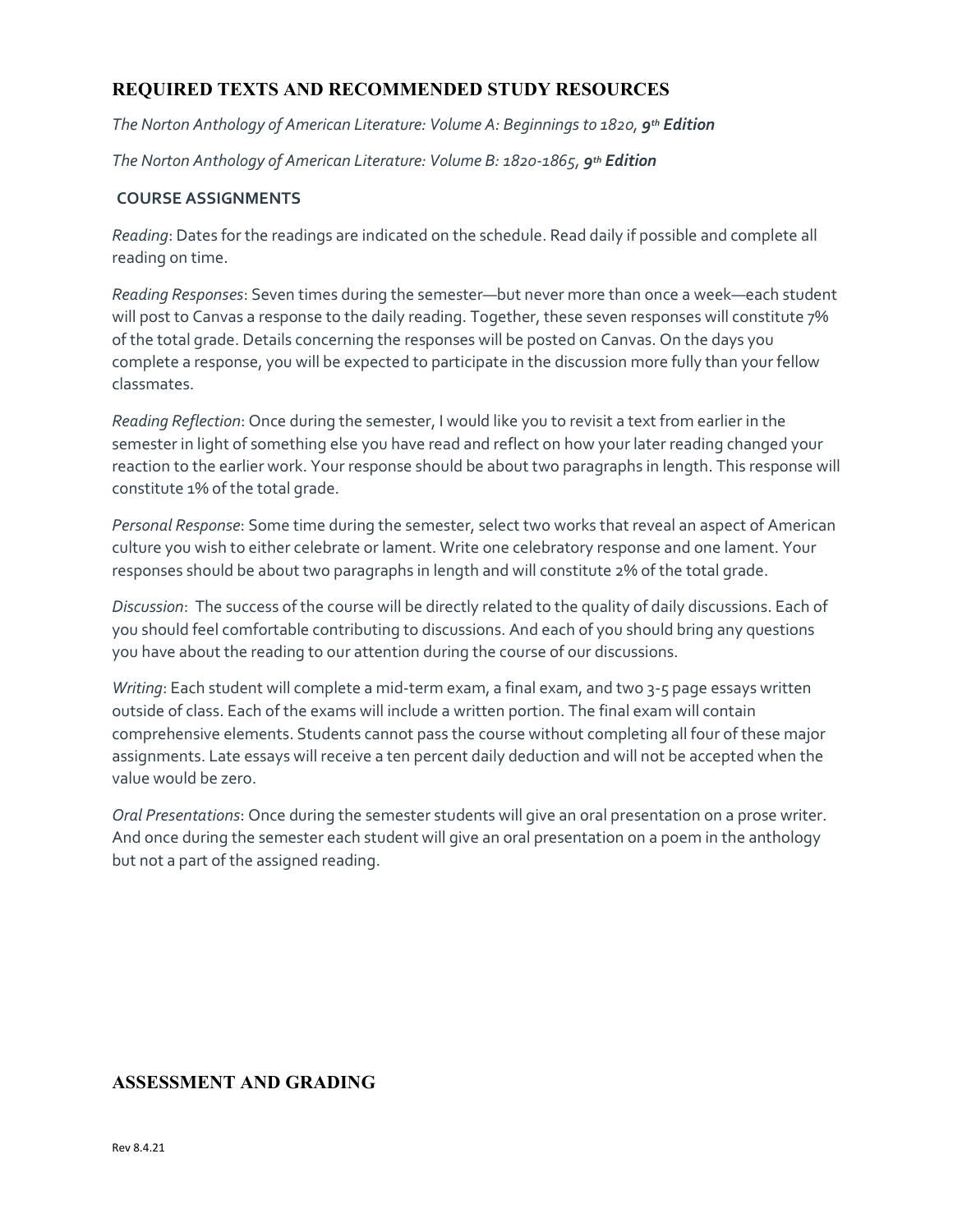Your final grade will be determined as follows:

| Essay #1                   | 15%    |
|----------------------------|--------|
| Mid-Term Exam              | 20%    |
| Essay #2                   | 15%    |
| Prose Presentation         | 4%     |
| <b>Poetry Presentation</b> | $1\%$  |
| <b>Final Exam</b>          | $30\%$ |
| Participation              | 5%     |
| Responses/Reflections      | 1ი%    |

Grades will be based on the following:

#### **Sample Standard Grade Scale Based on Percentages**

| $A$ 93-100    | $B+87-89$      | $C+77-79$      | $ID+67-69$    | $ F $ Less than 59 |
|---------------|----------------|----------------|---------------|--------------------|
| $A - 90 - 92$ | <b>B</b> 83-86 | $\rm{C}$ 73-76 | $ D 63-66 $   |                    |
|               | $B - 80 - 82$  | $C - 70 - 72$  | $D - 60 - 62$ |                    |

### **STATE AUTHORIZATION**

State authorization is a formal determination by a state that Point Loma Nazarene University is approved to conduct activities regulated by that state. In certain states outside California, Point Loma Nazarene University is not authorized to enroll online (distance education) students. If a student moves to another state after admission to the program and/or enrollment in an online course, continuation within the program and/or course will depend on whether Point Loma Nazarene University is authorized to offer distance education courses in that state. It is the student's responsibility to notify the institution of any change in his or her physical location. Refer to the map on [State Authorization](https://www.pointloma.edu/offices/office-institutional-effectiveness-research/disclosures) to view which states allow online (distance education) outside of California.

### **PLNU COPYRIGHT POLICY**

Point Loma Nazarene University, as a non-profit educational institution, is entitled by law to use materials protected by the US Copyright Act for classroom education. Any use of those materials outside the class may violate the law.

# **PLNU ACADEMIC HONESTY POLICY**

Students should demonstrate academic honesty by doing original work and by giving appropriate credit to the ideas of others. Academic dishonesty is the act of presenting information, ideas, and/or concepts as one's own when in reality they are the results of another person's creativity and effort. A faculty member who believes a situation involving academic dishonesty has been detected may assign a failing grade for that assignment or examination, or, depending on the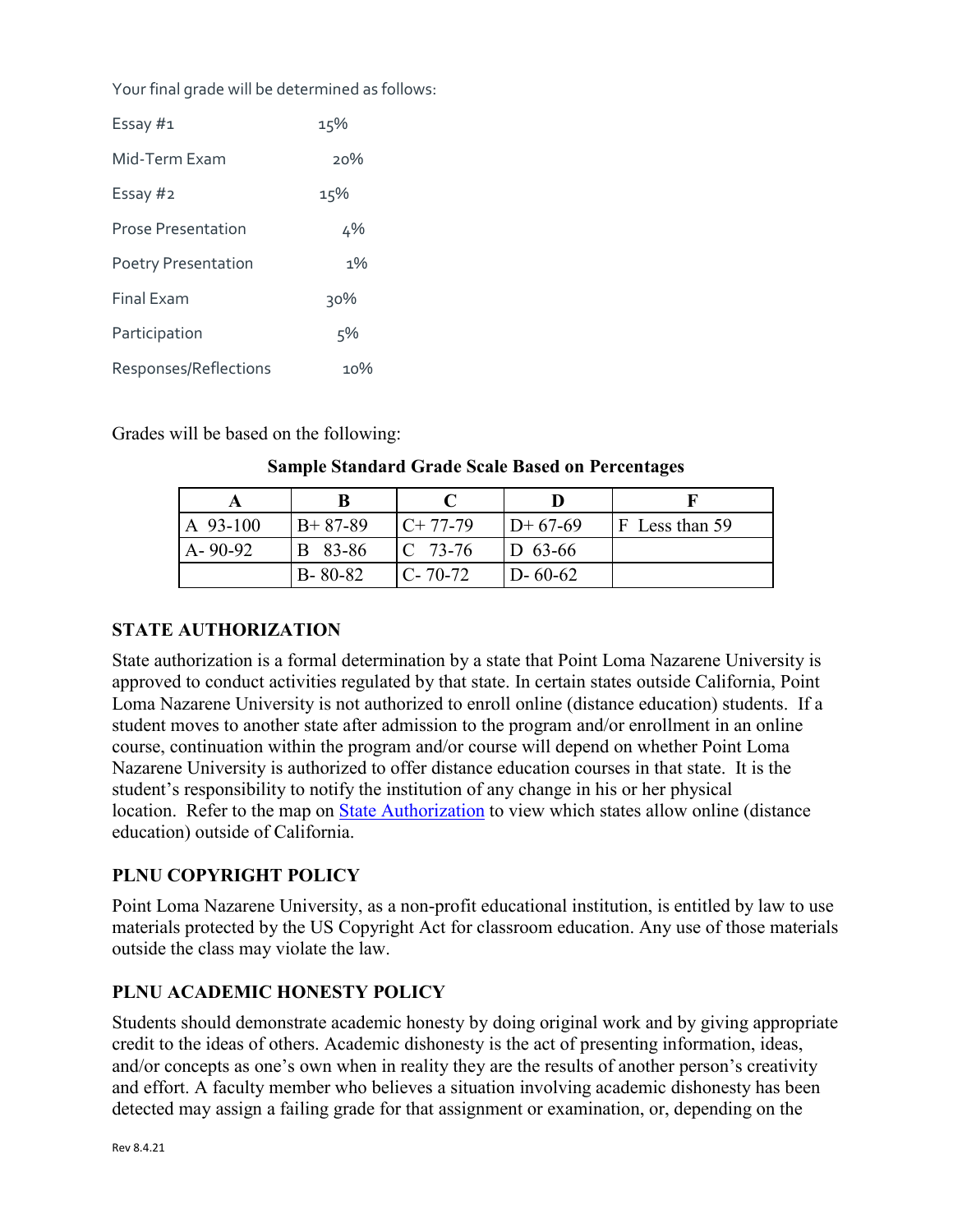seriousness of the offense, for the course. Faculty should follow and students may appeal using the procedure in the university Catalog. See [Academic Policies](https://catalog.pointloma.edu/content.php?catoid=52&navoid=2919#Academic_Honesty) for definitions of kinds of academic dishonesty and for further policy information.

# **PLNU ACADEMIC ACCOMMODATIONS POLICY**

PLNU is committed to providing equal opportunity for participation in all its programs, services, and activities. Students with disabilities may request course-related accommodations by contacting the Educational Access Center (EAC), located in the Bond Academic Center [\(EAC@pointloma.edu](mailto:EAC@pointloma.edu) or 619-849-2486). Once a student's eligibility for an accommodation has been determined, the EAC will issue an academic accommodation plan ("AP") to all faculty who teach courses in which the student is enrolled each semester.

PLNU highly recommends that students speak with their professors during the first two weeks of each semester/term about the implementation of their AP in that particular course and/or if they do not wish to utilize some or all of the elements of their AP in that course.

Students who need accommodations for a disability should contact the EAC as early as possible (i.e., ideally before the beginning of the semester) to assure appropriate accommodations can be provided. It is the student's responsibility to make the first contact with the EAC.

# **PLNU ATTENDANCE AND PARTICIPATION POLICY**

Regular and punctual attendance at all class sessions is considered essential to optimum academic achievement. If the student is absent for more than 10 percent of class sessions, the faculty member will issue a written warning of de-enrollment. If the absences exceed 20 percent, the student may be de-enrolled without notice until the university drop date or, after that date, receive the appropriate grade for their work and participation.

#### **SPIRITUAL CARE**

Please be aware PLNU strives to be a place where you grow as whole persons. To this end, we provide resources for our students to encounter God and grow in their Christian faith.

If students have questions, a desire to meet with the chaplain or have prayer requests you can contact the Office of Spiritual Development.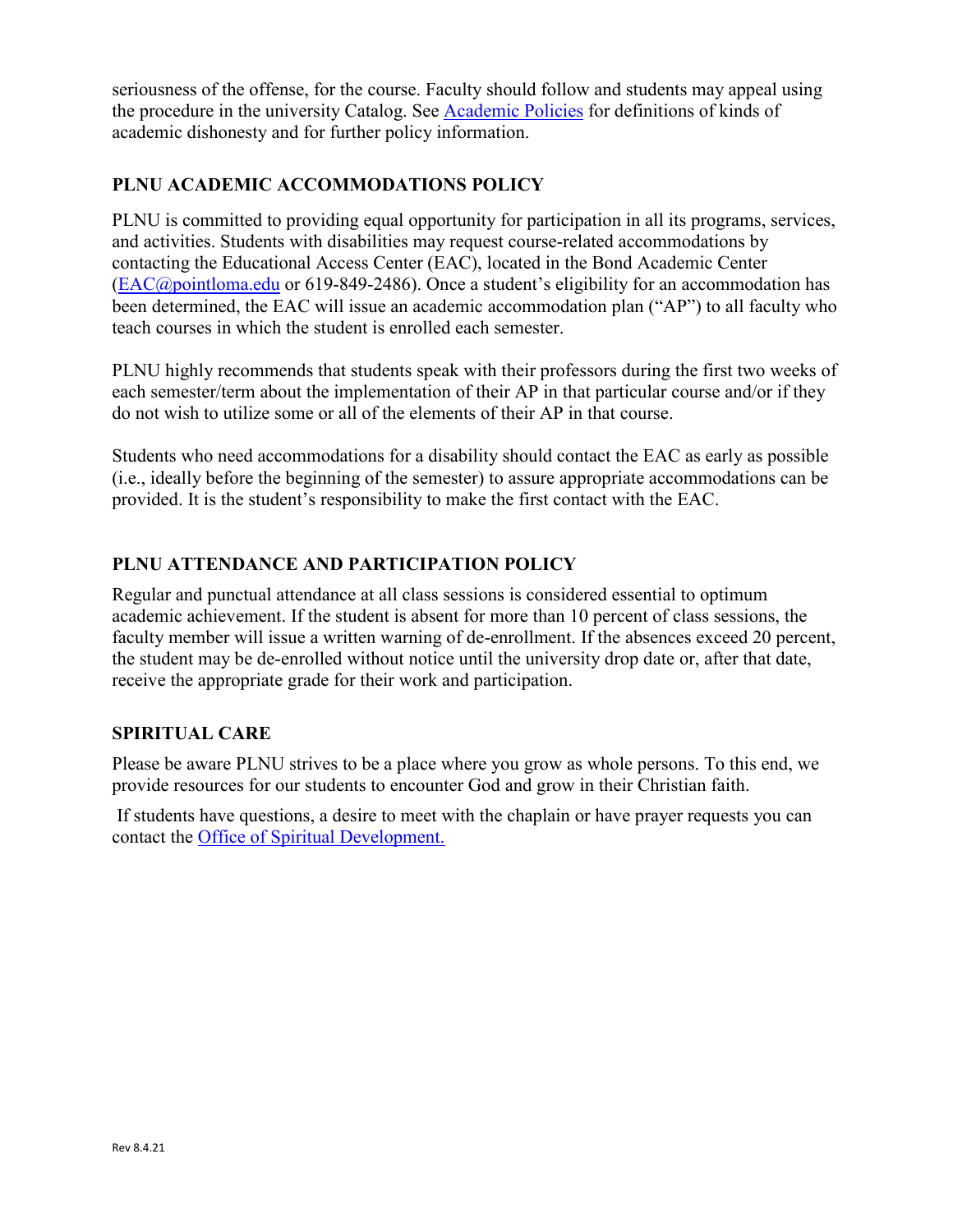# **COURSE SCHEDULE**

# READING SCHEDULE FOR LIT 2056: AMERICAN WRITERS I

*Always read the editor's introduction. When no page numbers are given, you are expected to read the entire selection.*

| Tues. 8/31 | Introduction to the Course and Syllabus Review                               |
|------------|------------------------------------------------------------------------------|
| Wed. 9/1   | "Beginnings to 1820," 3-28                                                   |
| Fri. $9/3$ | Native American Oral Literature, 29-57                                       |
| Mon. 9/6   | No Class Session in Honor of the American Labor Movement                     |
| Wed. 9/8   | Columbus, 58-66; de Las Casas, 66-71; and de Vaca, 71-79                     |
| Fri. 9/10  | William Bradford, 129-67; and Cotton Mather, 321-22 and 328-34               |
| Mon. 9/13  | John Winthrop, 176-89; Cotton Mather 334-51, and The Bay Psalm Book, 198-202 |
| Wed. 9/15  | Anne Bradstreet, 217-49                                                      |
| Fri. 9/17  | Michael Wigglesworth, 249-66; and Samuel Sewall, 309-20                      |
| Mon. 9/20  | Edward Taylor, 301-308                                                       |
| Wed. 9/22  | Mary Rowlandson, 267-301; Essay #1 Assigned                                  |
| Fri. 9/24  | Jonathan Edwards, 356-402                                                    |
| Mon. 9/27  | "American Literature and the Varieties of Religious Expression," 403-39      |
| Wed. 9/29  | Ben Franklin 466-530                                                         |
| Fri. 10/1  | Thomas Paine 681-89; Thomas Jefferson 702-10                                 |
| Mon. 10/4  | Occom, 585-608 and Phillis Wheatley, 787-99                                  |
| Wed. 10/6  | Olaudah Equiano, 731-69; Essay #1 Due                                        |
| Fri. 10/8  | Royall Tyler, 799-841                                                        |
| Mon. 10/11 | Hannah Webster Foster 841-872                                                |
| Wed. 10/13 | Hannah Webster Foster 872-903                                                |
| Fri. 10/15 | Hannah Webster Foster 903-941                                                |
| Mon. 10/18 | <b>Mid-Term Exam</b>                                                         |
| Wed. 10/20 | "American Literature 1820-1865," 3-24                                        |
| Fri. 10/22 | <b>Fall Break</b>                                                            |
| Mon. 10/25 | Washington Irving, 25-62                                                     |
| Wed. 10/27 | Ralph Waldo Emerson, 210-36                                                  |
| Fri. 10/29 | Ralph Waldo Emerson, 236-53                                                  |
| Mon. 11/1  | Henry David Thoreau, 950-68                                                  |
| Wed. 11/3  | Henry David Thoreau, 969-1022 and 1136-44                                    |
| Fri. 11/5  | Fuller, 722-59; "The Declaration of Sentiments" from the web                 |
| Mon. 11/8  | Edgar Allan Poe, 629-42 and 662-70                                           |
| Wed. 11/10 | Edgar Allan Poe, 676-89                                                      |
| Fri. 11/12 | Nathaniel Hawthorne, 368-88                                                  |